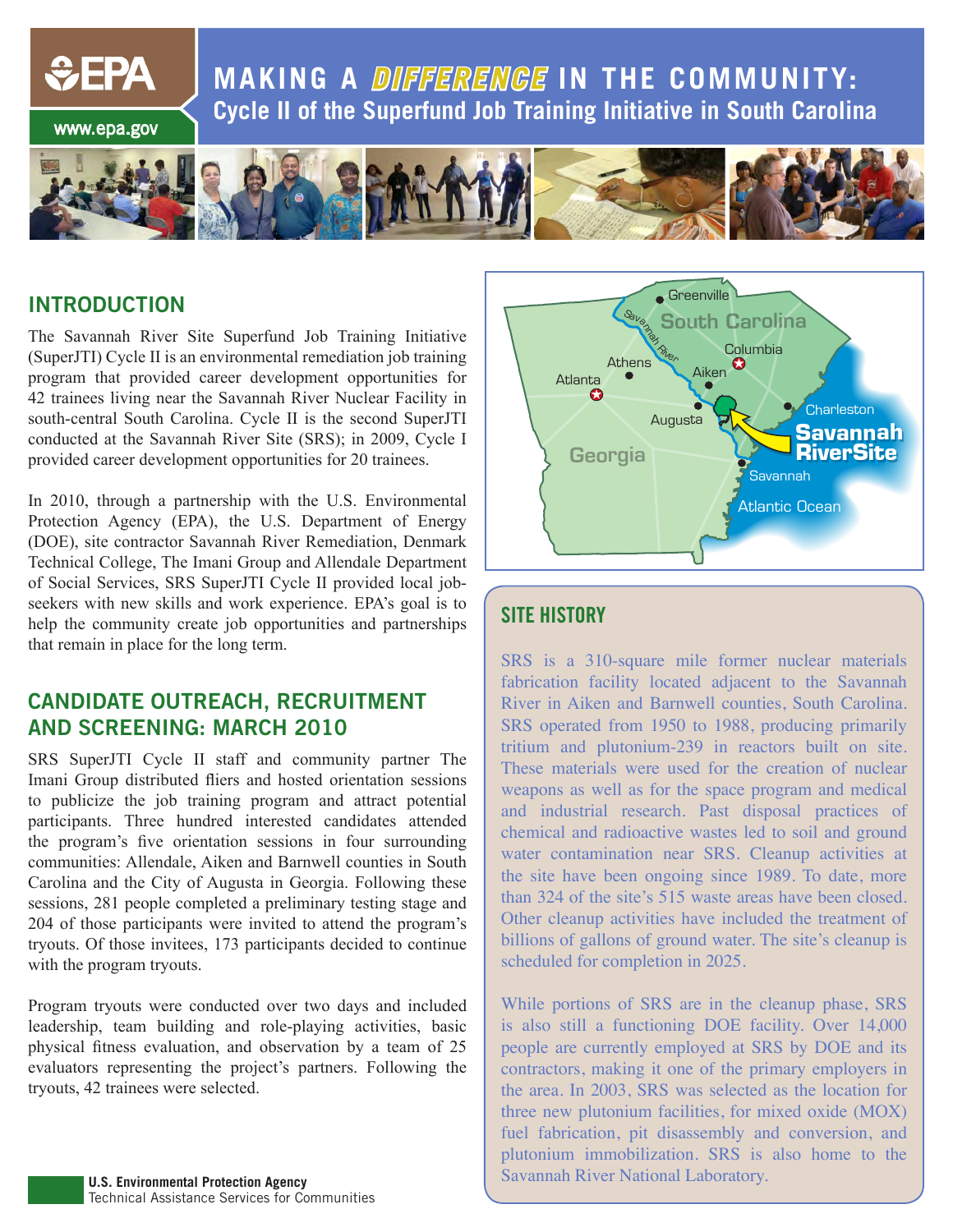

## **TRAINING: MAY-JUNE 2010**

The SRS SuperJTI Cycle II training consisted of two parts and took place over the course of eight weeks.

10

ID

UT

 $AZ \qquad \qquad$  NM

WA

OR

CA

8

ND

SD

TX

MT

WY

 $\alpha$ 

9

NV

- *Pre-Employment and Lifeskills Training: Trainees* completed two weeks of courses that included cultural competency, money management, environmental justice and effective work habits. The training was provided by project staff and community partner The Imani Group.
- *Technical Training:* Trainees completed six weeks of classroom training that included physics, math, heat transfer, chemistry and fluid flow. The training was provided by project partner Denmark Technical College.

Upon completion of the program, trainees possess the marketable skills needed to begin a successful career in environmental remediation and become valuable members of the community's workforce.



#### **JOB PLACEMENT AND FOLLOW-UP: JULY 2010 – JULY 2011**

After graduation, trainees interviewed with project partner and site contractor Savannah River Remediation for available positions at SRS. Thirty-three graduates were placed immediately into permanent positions with full benefits as radiological control inspectors, radiological control auxiliary and nuclear production operators. Six graduates were placed into temporary positions as material handlers.

SRS SuperJTI Cycle II is one of the many SuperJTI job training projects nationwide that are making a difference for underserved citizens living in communities affected by Superfund sites.

LA

5

WI

IL

MS

IN

 $N$ E 7  $\sim$   $N$   $\sim$   $N$  or  $\sim$   $\sim$   $\sim$ 

AL

MI

4

GA

FL

SC NC WV vA

OH

KY TN

3

PA

2

DC MD

NJ CT

NY

vt. <sup>NH</sup>

1

ME

RI MA

6

OK AR

MN

7

KS

SRS SuperJTI Cycle II staff will conduct program followup with the graduates as well as their supervisors for one year following job placement. During this time period, graduates may change positions but are required to maintain employment, either with Savannah River Remediation or another employer.

#### **THE SRS SUPERJTI CYCLE II TRAINEES:**

- *• Include a significant number of women as well as men. The trainees include 16 women and 26 men.*
- *Live in geographically diverse areas.* The 42 trainees hail from the two states and seven counties surrounding SRS.
- *Include younger and older populations.* Twentythree trainees are in their 20s and younger. Nineteen trainees are in their 30s or older.

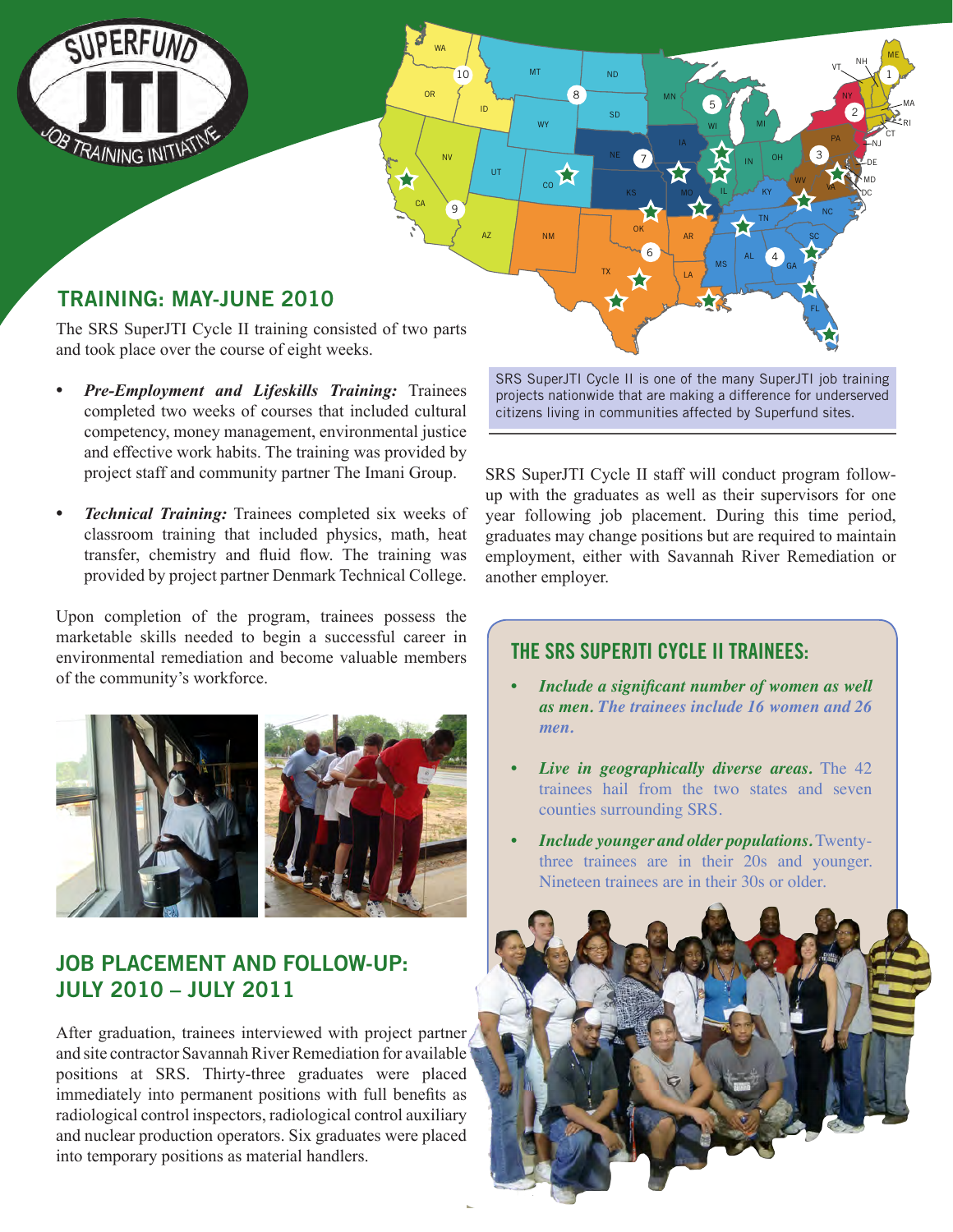# **Teshani<sup>a</sup> <sup>B</sup>a<sup>y</sup> SRS SUPERJTI CYCLE II COMMUNITY PROFILES: Making a Difference**

Teshania Bey found the permanent career path she was looking for in SRS SuperJTI. Teshania was working in a temporary position at SRS when she heard about the program from her mentor in human resources. It was her fourth contract in two years, and she was ready for a change. "The program was a way for me to pursue a permanent position at the site," she said. After continuing with the rigorous selection process, Teshania was selected from a pool of 175 candidates as one of the program's 42 trainees.

A mother of three, part-time student and cheerleading coach, Teshania traveled up to forty-five minutes to the training sites each day for the eight-week program. She graduated from the program in July 2010, and was hired as a General Production Operator by project partner Savannah River Remediation. In subsequent on-thejob training, Teshania feels that her SuperJTI classes in chemistry, math and physics at Denmark Technical College have been essential. "We had really great teachers. If it wasn't for them, I would have been lost with the training I'm taking now," she reflected. Now in a permanent position at SRS, Teshania has rewritten her career plan for the next 20 years. "I don't have to worry about a job anymore because this is where I want to be," she said. **<sup>J</sup>osep<sup>h</sup> <sup>G</sup>aine<sup>s</sup>**

In February 2010, Joseph Gaines was a recent college graduate struggling to find a job. He was living in Columbia, South Carolina, when his sister told him about the SRS SuperJTI information session being hosted in his hometown of Barnwell, South Carolina. He decided to attend the session and continue with the recruitment process. The next step was the program tryouts. When he arrived, Joseph was nervous but energized. "Overall, it was a rush because you only had a few minutes to impress the people who held your future in their hands," he recalled. Those few minutes were enough, and Joseph was selected as a trainee. "I'm thankful that I was chosen," he said.

During the eight weeks of training, Joseph made several friends in the program and the group grew into a cohesive unit affectionately called "The Village" by the trainees. Joseph said that the group's supportive dynamics allowed for self-reflection as well. "It [the program] was a great way to learn about yourself," he said. Joseph successfully completed the program and was hired as a General Production Operator by Savannah River Remediation. Looking forward, Joseph has plans to continue his education in the near future. Assisted by SRS' tuition reimbursement program, he is interested in pursuing a Master's Degree in Information Systems with a concentration in Computer Security Management. **Eva<sup>n</sup> <sup>P</sup>onto<sup>o</sup>**

Evan Pontoo took a leap of faith with SRS SuperJTI. An SRS veteran with over 20 years experience on site, Evan had been laid off from his job in graphic illustration in 2004. Since then, he had been working as a kitchen designer while applying for jobs at SRS. After learning about the program from his sister-in-law, Evan took a risk and quit his job to pursue the recruitment process. Following program tryouts, he was selected as a trainee. One month later, he was employed at SRS.

Evan was chosen by project partner Savannah River Remediation as one of a group of SuperJTI trainees who would exit the program early. After two weeks of Lifeskills training, Evan was hired and began over 600 hours of classroom training for his current position as a Radiological Control Inspector. This training will be followed by a year of shadowing a veteran inspector. Evan explained that the extensive training is necessary because the job is all about maintaining site safety. "We're the safety monitors for everyone on site. We help make sure that nothing happens that could be hazardous to people's health," he said. "We have to be prepared for what could go wrong." Overall, Evan has had a positive experience in the program, and is happy to be back working at SRS. "I don't see how I could have returned [to working at SRS] without the program," he said.